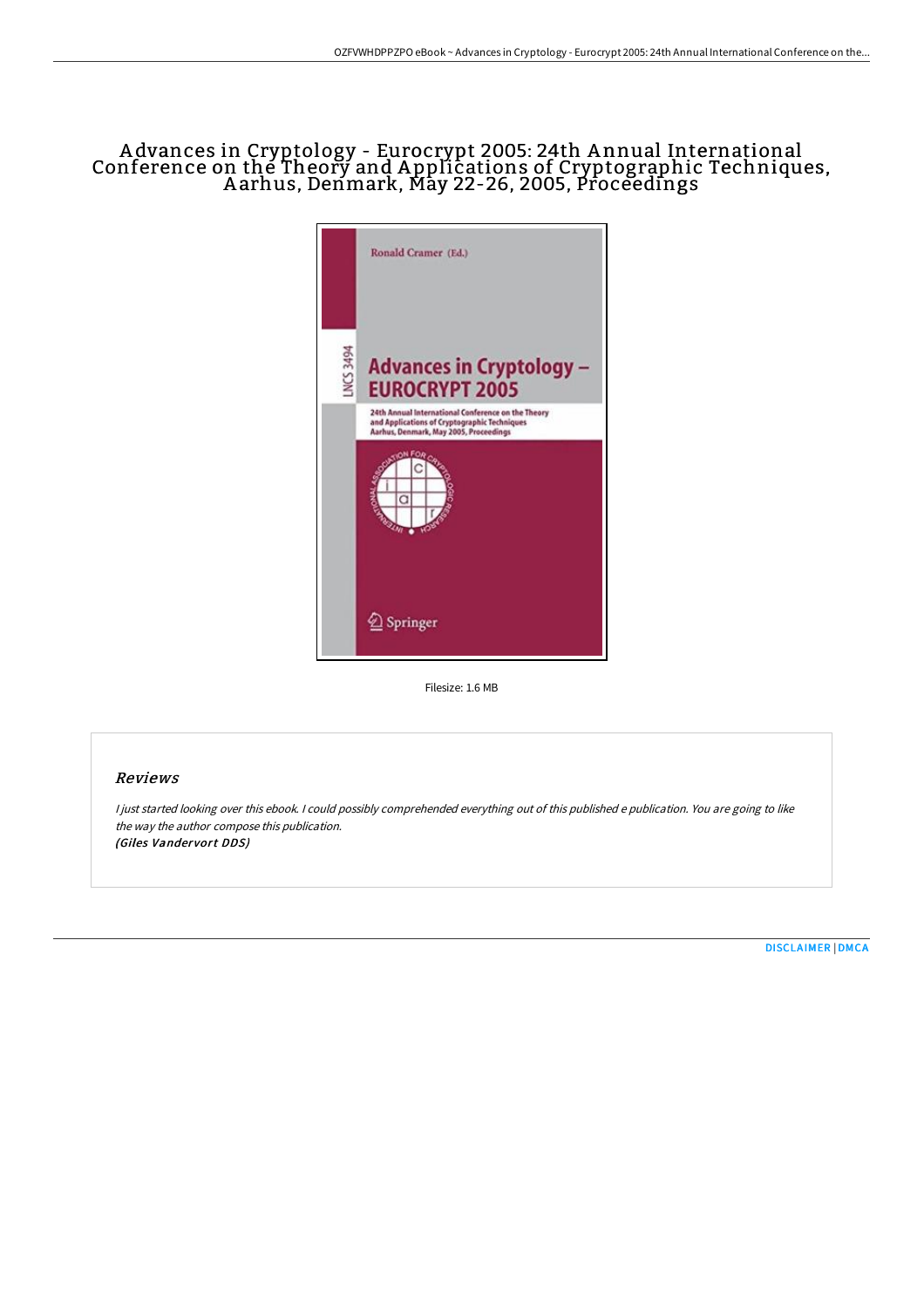## ADVANCES IN CRYPTOLOGY - EUROCRYPT 2005: 24TH ANNUAL INTERNATIONAL CONFERENCE ON THE THEORY AND APPLICATIONS OF CRYPTOGRAPHIC TECHNIQUES, AARHUS, DENMARK, MAY 22-26, 2005, PROCEEDINGS



Springer. Paperback. Book Condition: New. Paperback. 578 pages. Dimensions: 9.3in. x 6.1in. x 1.2in.These are the proceedings of the 24th Annual IACR Eurocrypt Conference. The conference was sponsored by the International Association for Cryptologic Research(IACR;seewww. iacr. org), thisyearincooperationwiththeComputer Science Department of the University of Aarhus, Denmark. As General Chair, Ivan Damg ard was responsible for local organization. TheEurocrypt2005ProgramCommittee(PC)consistedof30internationally renowned experts. Their names and aliations are listed on pages VII and VIII of these proceedings. By the November 15, 2004 submission deadline the PC had received a total of 190 submissions via the IACR Electronic Submission Server. The subsequent selection process was divided into two phases, as usual. In the review phase each submission was carefully scrutinized by at least three independent reviewers, and the review reports, often extensive, were committed to the IACR Web Review System. These were taken as the starting point for the PC-wideWeb-baseddiscussionphase. Duringthisphase, additionalreportswere provided as needed, and the PC eventually had some 700 reports at its disposal. In addition, the discussions generated more than 850 messages, all posted in the system. During the entire PC phase, which started in August 2003 with my earliest invitations to PC members and which continued until March 2005, more than 1000 email messages were communicated. Moreover, the PC received much appreciated assistance from a large body of external reviewers. Their names are listed on page VIII of these proceedings. This item ships from multiple locations. Your book may arrive from Roseburg,OR, La Vergne,TN. Paperback.

Read Advances in Cryptology - Eurocrypt 2005: 24th Annual [International](http://bookera.tech/advances-in-cryptology-eurocrypt-2005-24th-annua.html) Conference on the Theory and Applications of Cryptographic Techniques, Aarhus, Denmark, May 22-26, 2005, Proceedings Online e Download PDF Advances in Cryptology - Eurocrypt 2005: 24th Annual [International](http://bookera.tech/advances-in-cryptology-eurocrypt-2005-24th-annua.html) Conference on the Theory and Applications of Cryptographic Techniques, Aarhus, Denmark, May 22-26, 2005, Proceedings